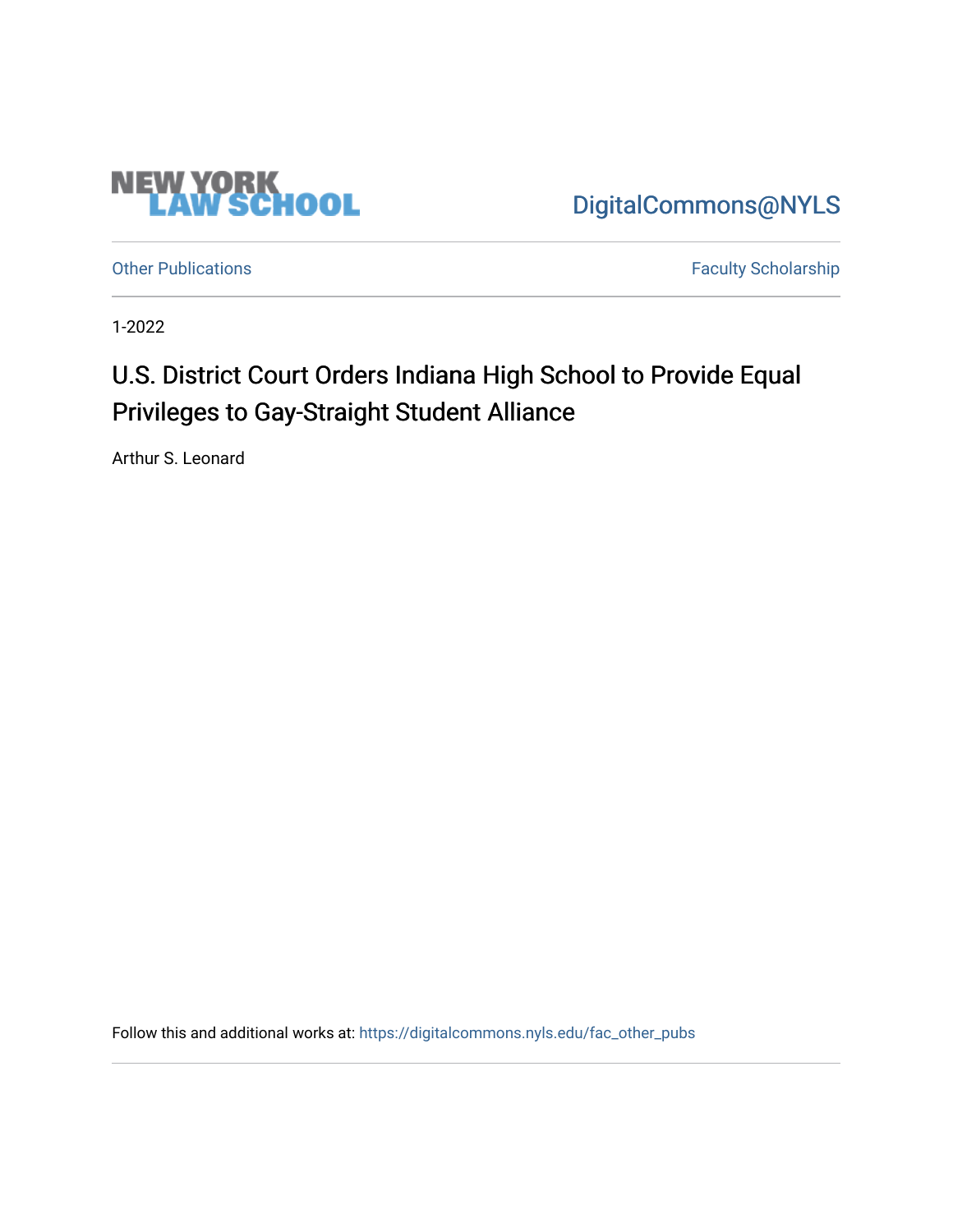## **U.S. District Court Orders Indiana High School to Provide Equal Privileges to Gay-Straight Student Alliance**

*By Arthur S. Leonard*

U.S District Judge James R. Sweeney II, who was appointed to the U.S. District Court in Indianapolis by President Donald J. Trump, issued a preliminary injunction on December 22 requiring that the Gay-Straight Alliance (GSA) at Pendleton Heights High School in South Madison, Indiana, be provided all the same privileges as another non-curricular club at the school, the Outdoor Adventure Club. *Pendleton Heights Gay-Straight Alliance v. South Madison Community School Corporation*, 2021 WL 6062961, 2021 U.S. Dist. LEXIS 244001 (S.D. Indiana). The school argued that the Outdoor Adventure Club was a curricular club, and thus entitled not only to meet at the school but also to post notices on the bulletin boards, announce its events on the school's radio station, raise funds for its activities, and be listed in the student handbook. Non-curricular clubs are not provided these privileges, although they can meet at the school.

The ACLU of Indiana represents the GSA in its lawsuit claiming that denial of these privileges to the GSA violates the Equal Access Act (EAA), a federal statute, as well as the First Amendment and the Equal Protection Clause of the 14th Amendment. The school, a unit of the South Madison Community School Corporation, argued that GSA was receiving equal treatment with all other non-curricular clubs at the school.

The Equal Access Act was passed in 1984, at a time when the question whether schools could refuse to allow students to form clubs for purposes of Bible study and other religious activities was at the forefront of debate in light of Supreme Court decisions forbidding public schools to hold religious exercises as a violation of the Establishment Clause of the First Amendment. Congress chose to address the issue by requiring schools that receive federal funding not to discriminate among non-curricular student clubs.

If a school decided to extend meeting and other privileges to non-curricular clubs, it could not discriminate based on the content of their lawful activities. Almost incidentally, newly emerging high school GSA's turned out to be major beneficiaries of this protection, since the EAA was interpreted by most courts to require that schools treat GSA's the same as other non-curricular clubs.

In the early years of the EAA, there was frequent litigation around the country as public schools almost reflexively refused to allow gay student groups to function at their schools. This was, of course, a time when gay sex was illegal in many parts of the country, and school administrators would argue that they were not obliged to allow "homosexuals" to congregate at school, which might lead to unlawful activity. But courts applying the EAA mostly rejected these arguments, and after the initial flurry of litigation, school board attorneys began advising the administrators that they had to let the groups function on campus if they allowed any non-curricular groups to function.

Judge Sweeney's decision granting the GSA's motion for a preliminary injunction while the case is pending focused entirely on the Outdoor Adventure Club, to which the school extends all the privileges that go to curricular clubs, such as the French Club and other student clubs that directly relate to subject matter taught at the high school. The school argued that the Outdoor Adventure Club related to the physical education curriculum, but Judge Sweeney was not convinced, pointing to an early EAA ruling by the Supreme Court, *Board of Education of Westside Community Schools v. Mergens*, 496 U.S. 226 (1990).

In *Mergens*, the school contended that a student scuba diving club was a curricular club, but the Supreme

Court rejected the argument. The EAA requires that a club's activities "directly relate to the body of courses offered by the school." The Supreme Court identified four situations that would qualify: (1) if participation in the club is required for a particular course, (2) if participation results in earning academic credit, (3) if the subject matter of the club concerns the body of courses as a whole, or (4) if the subject matter of the club is actually taught, or will soon be taught, in a regularly scheduled course. Since the school in *Mergens* did not teach scuba diving or give academic credit for participating in the club's activities, the Supreme Court said the club was non-curricular, which meant it could not be extended the privileges that the school was restricting to curricular clubs without opening up discrimination claims by other non-curricular clubs. The Court rejected the school's argument that the club's activities "related to" in a general way its physical education program.

In the Pendleton GSA case, wrote Judge Sweeney, "the School's argument is nearly identical to one the Supreme Court rejected in *Mergens*. The Supreme Court rejected the notion that 'curriculum related' means 'anything remotely related to abstract educational goals.'" Even though the school in *Mergens* included swimming in its phys ed program, "scuba diving was not taught in any regularly offered course at the school," and the scuba diving club did not check any of the boxes on the Court's checklist.

Accordingly, since the Outdoor Adventure Club at Pendleton is allowed to use the school's bulletin boards, advertise through announcements on the school's radio station, fundraise and be listed in the student handbook, these privileges must be extended on a non-discriminatory basis to all other non-curricular clubs at the high school unless, of course, the school is ready